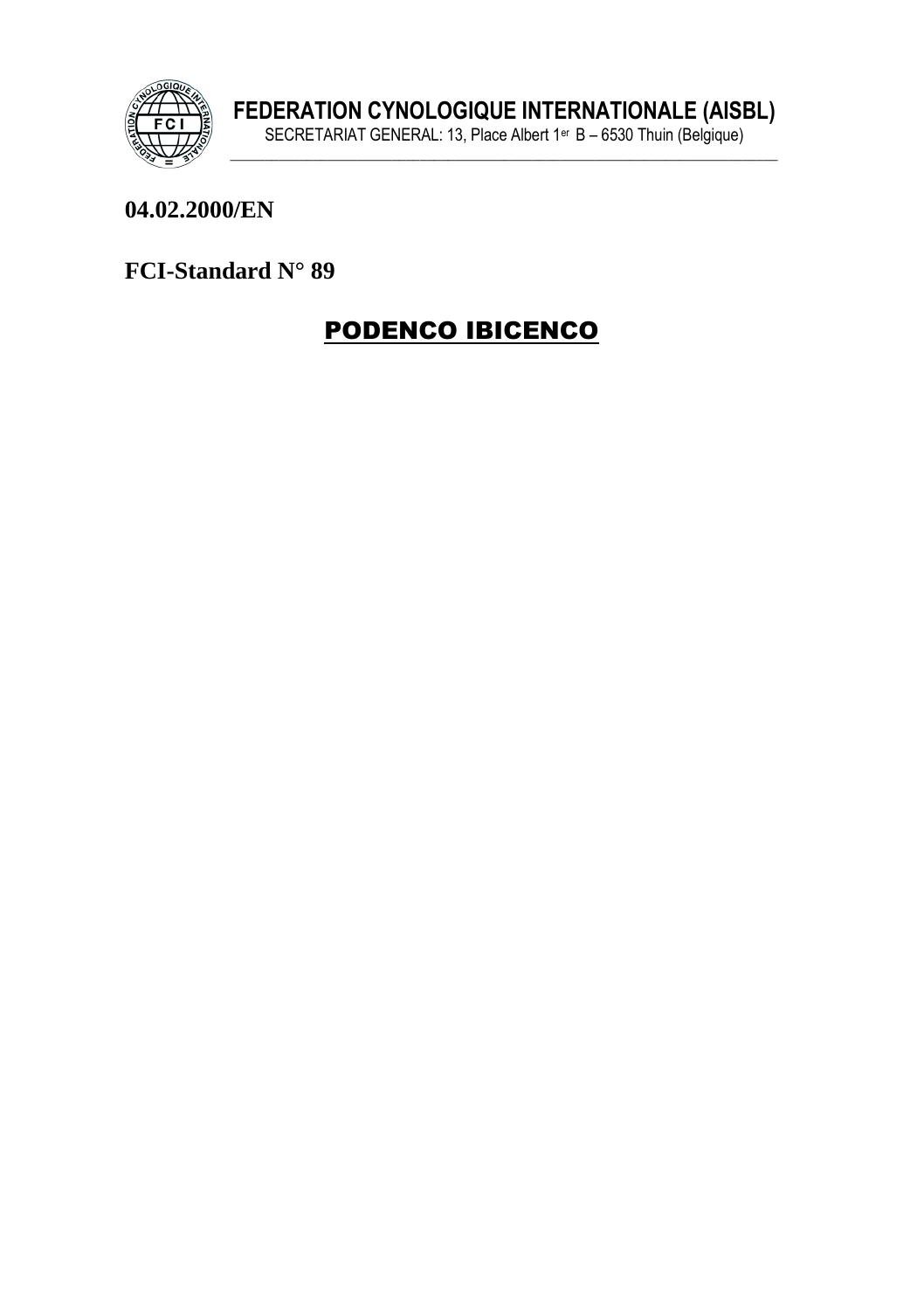**TRANSLATION**: C.Seidler. Official language (ES).

**ORIGIN**: Spain (Balearic Islands).

### **DATE OF PUBLICATION OF THE OFFICIAL VALID STANDARD**: 26.05.1982.

**UTILIZATION**: The Podenco Ibicenco is mainly used for hunting rabbits without guns, by day and at night. Thanks to his particularly good scenting ability, which, coupled with hearing, he uses more than sight, he scents and hunts out rabbits with ease, even in dense cover. Nimble and bright, he catches his prey quickly, specially when hunting together with other dogs. When one dog indicates game, he is surrounded by all the others, which keep a certain distance and stand in wait. They bark only when they see or hear the game and when they have surrounded it. Both when indicating and catching game, all dogs wag their tail fast, but are easily put off their waiting attitude. The Podenco Ibicenco is also used for hunting hare and large game. He is a good retriever. With certain exceptions only bitches are used for the formation of a pack or, at most, with one male only, as the latter do not work together during a hunt and are quarrelsome. When a pack has caught several thousand rabbits, it can happen with this breed, that some dogs from the same pack no longer want to hunt until they have had a considerable rest. The Spanish expression « enconillarse » (go to rest) refers to this peculiarity.

| <b>FCI-CLASSIFICATION:</b> |                        | Group 5 Spitz and primitive |
|----------------------------|------------------------|-----------------------------|
|                            |                        | types.                      |
|                            | Section 7              | Primitive type-Hunting      |
|                            |                        | dogs.                       |
|                            | Without working trial. |                             |

**BRIEF HISTORICAL SUMMARY**: This breed originates in the Balearic Islands of Majorca, Ibiza, Minorca and Formentera, where it is known by the original name of « Ca Eivissec ».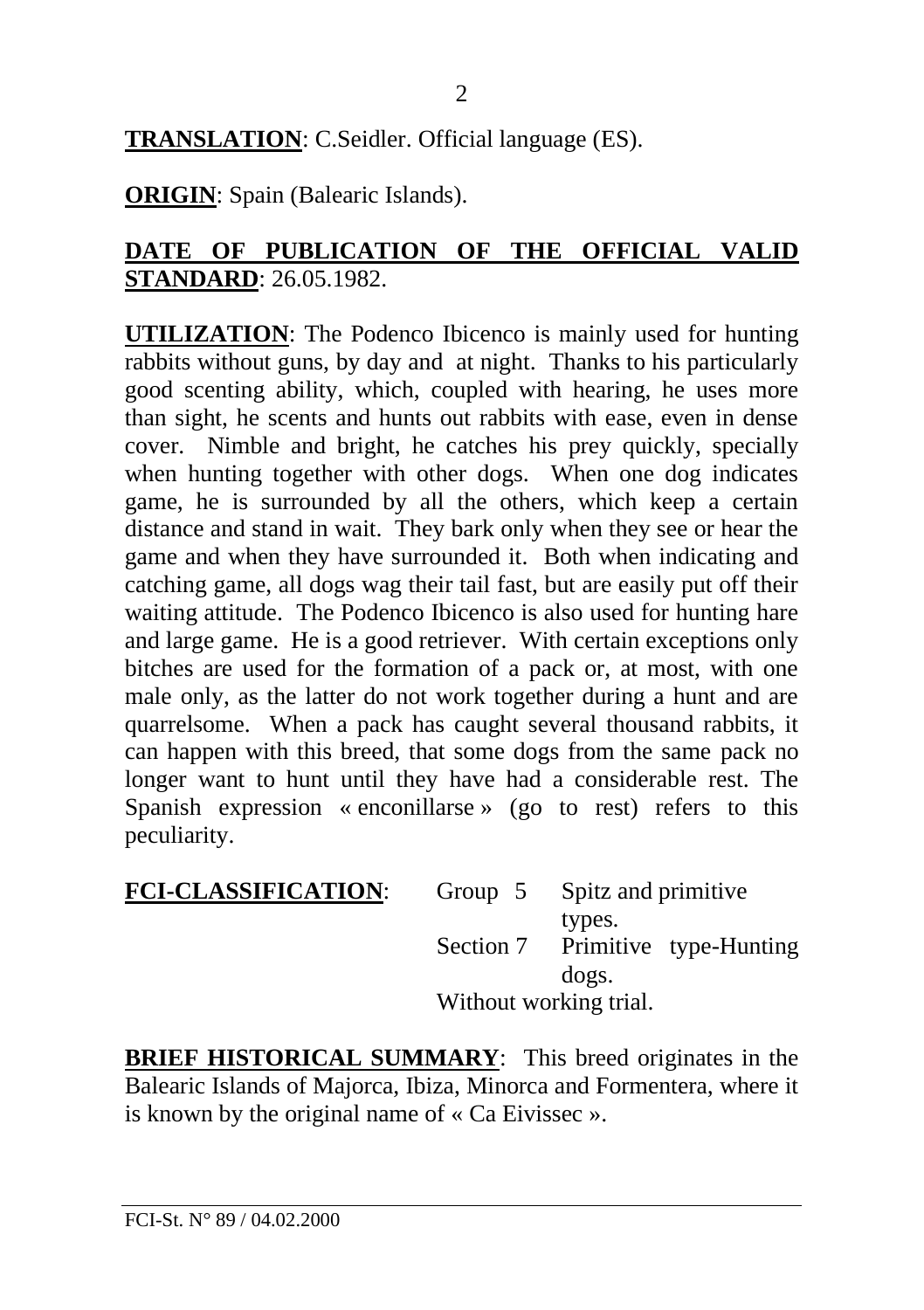It is also widely found in Catalonia, round Valencia, in the Roussillon and in the Provence, where it is known by the names Mallorquí, Xarnelo, Mayorquais, Charnegue, Charnegui and Balearic Dog. Probably these dogs were brought to the islands by the Phoenecians, Carthaginians and eventually also the Romans.

This dog is a typical primitive and robust representative of one of the oldest still existing breeds. Illustrations of these dogs are found in the graves of the Pharaohs and on objects in museums, so that the existence of the breed can already be proved in the year 3400 BC.

**IMPORTANT PROPORTION**: The distance from the tip of the muzzle to the eyes is equal to that from the eyes to the occiput.

**HEAD:** Seen as a whole, the long, fine head has the appearance of a cone cut off near its base; completely dry, rather small in relation to body.

#### CRANIAL REGION:

Skull: Long and flat (dolichocephalic). Occipital bone protruding. Forehead fine and flat.

Stop: Barely pronounced.

#### FACIAL REGION:

Nose: Nose leather flesh colour. Nostrils open. Nasal bridge slightly arched.

Muzzle: Nasal bridge and nose protrude over lower jaw; fine, long and according to colour of coat, flesh colour.

Lips: Thin,close fitting, flesh colour.

Teeth: Perfect fitting bite, scissor bite, white and regular.

**EYES**: Slanting, small, light amber colour, reminiscent of caramel colour. The amber colour can be more or less intensive according to coat colour. Without seeming very noble, the expression shows intelligence but also fear and mistrust.

**EARS**: Always stiff, very mobile. Pointing forward or sideways in a horizontal plane or held backwards. Upright when dog is animated. The center of the ear set on is level with the eyes.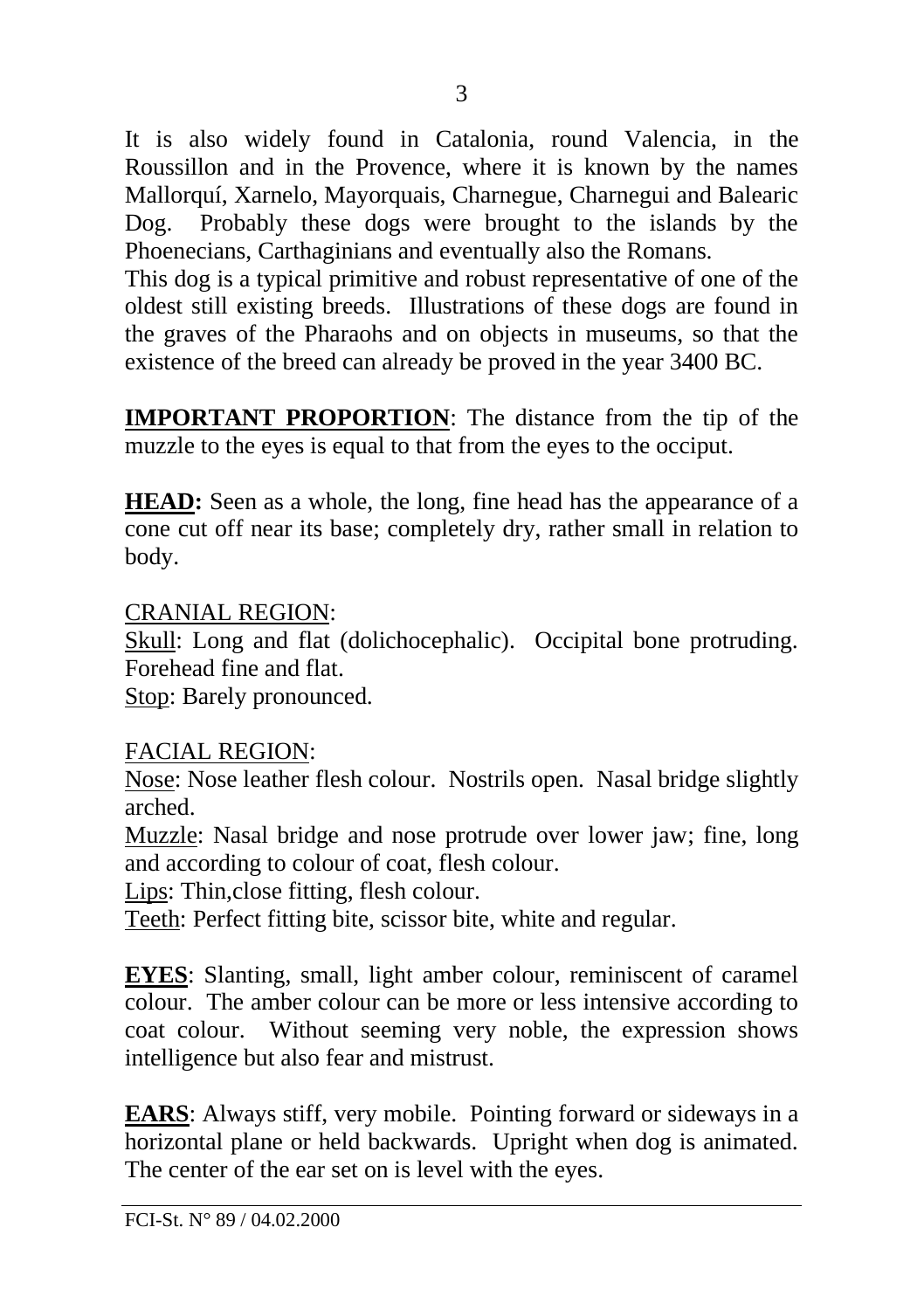The shape is that of an elongated rhomboid, which has been cut off by a third of its long diagonal. They are fine without hair on the inside of the ear opening; of medium, not exaggerated size.

**NECK**: Very dry, both in its upper and lower part. Its length is a quarter the length of the body, slightly arched and muscular. Skin is taut, smooth, without dewlap. Normally, the coat is longer and denser in the region of the set on to the body, especially in the smooth variety.

**BODY**: Regarded as a whole, the body is symmetric, slightly convex and of medium, even proportions, compact and slightly longer than heigh, without the differences being laid down exactly.

Withers: Well defined, high, dry and long.

Back: Long, straight and pliable. Muscles strong, yet flat.

Loins: Arched, of medium breadth, strong and firm.

Croup: Strongly sloping with bone structure visible; it shows very strong, hard muscles.

Chest: Deep, narrow and long, but not reaching to the elbows. Forechest pointed and strongly protruding. Ribs flat.

Underline and belly : Tucked up, but not too much.

**TAIL:** Set on low; there should be some longer and coarser, slightly offstanding hairs (like ears of grain) towards the tip; long. When the tail is pulled through between the legs, it should reach the spine. Slightly thicker at set on, gradually tapering towards the tip. Hanging naturally in repose; in movement carried in sickle shape more or less tightly curved. Preferably not carried upright or too much curled over back.

# **LIMBS**

FOREQUARTERS: Vertical, symmetric. Seen from front, the position of the front legs is very close together; altogether sturdy, with long limbs which give the impression of a slim, fast, yet strong animal.

Shoulder: Shoulder blades slanting, strong and freely mobile.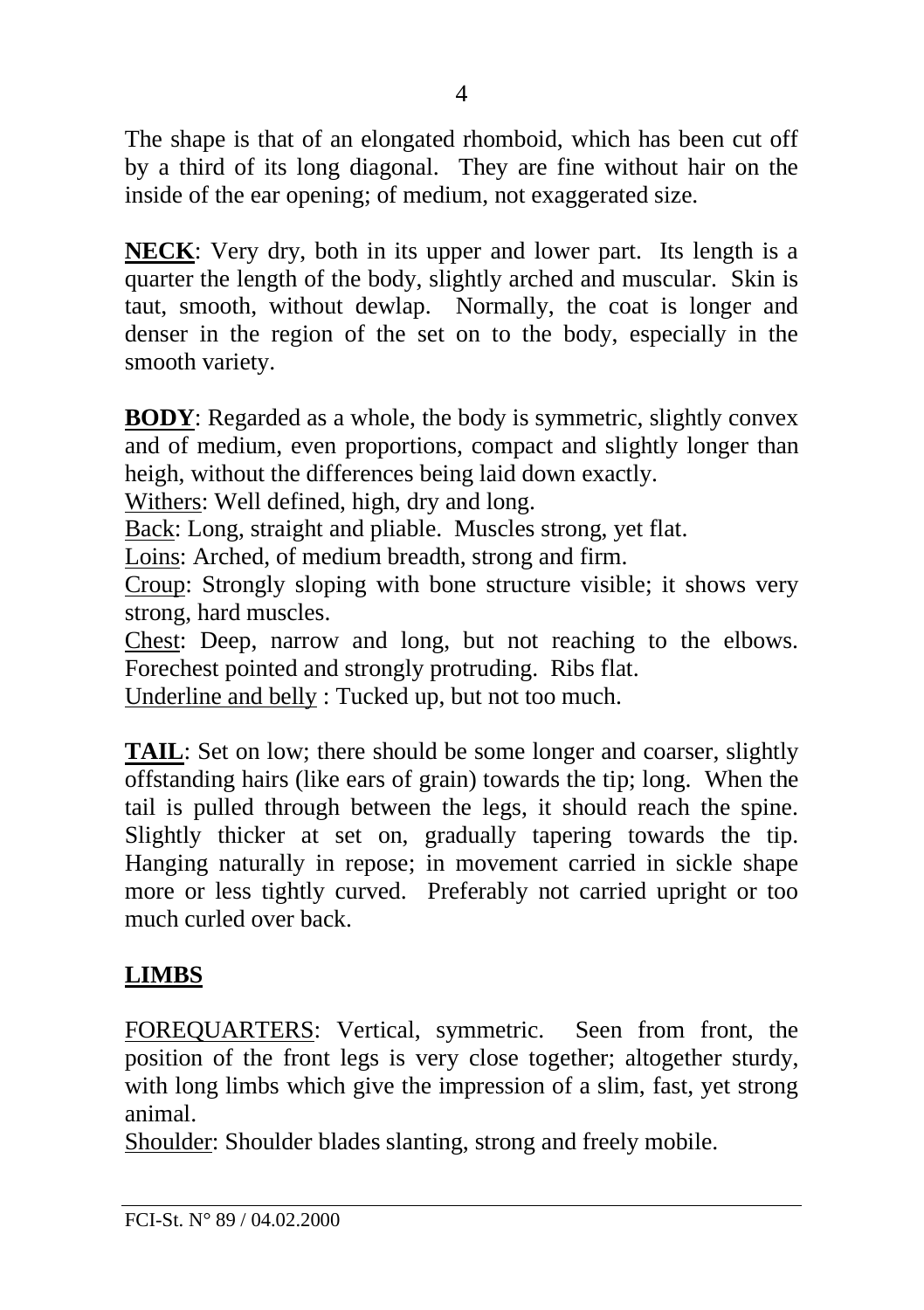Upper arm: Very long, straight, strong and very close in position. Elbow: Broad, set well apart from the body, parallel to the median plane of the body, but never loose.

Forearm: Broadening towards front pastern.

Pastern: Strong, firm, broad and well upright.

Forefeet: Almost harefoot. Toes long and close together. Profuse hair in space between toes; nails very strong and normally white, occasionally according to coat colour. Pads very hard.

HINDQUARTERS: Vertical with long, strong, flat muscles.

Hock: Well angulated, broad, set low, vertical, turning neither out nor in.

Hind feet: Almost harefoot. Toes long and close together. Profuse hair in space between toes; nails very strong and normally white, occasionally according to coat colour. Pads very hard.

**GAIT/MOVEMENT**: The preferred movement is a suspended trot. Gallop is very fast and gives the impression of great agility.

**SKIN**: Taut, close fitting to body; reddish pigment, but may be a different colour where coat colour differs.

# **COAT**

Hair: Smooth rough or long hair.

- The smooth should not be silky, but strong and shiny.
- The rough should be hard and very dense, somewhat shorter on head and ears and somewhat longer on rear of thighs and underside of tail. A beard is highly valued. The longhair is softer and should have at least a length of 5 cm. The head is very densely coated.

Colour: Preferred are white and red, or entirely white or red. Fawn dogs are permitted, provided it is an exceptionally good specimen ; in smooth coats, however, this colour is not permitted.

**HEIGHT:** Dogs: 66 to 72 cm. Bitches: 60 to 67 cm.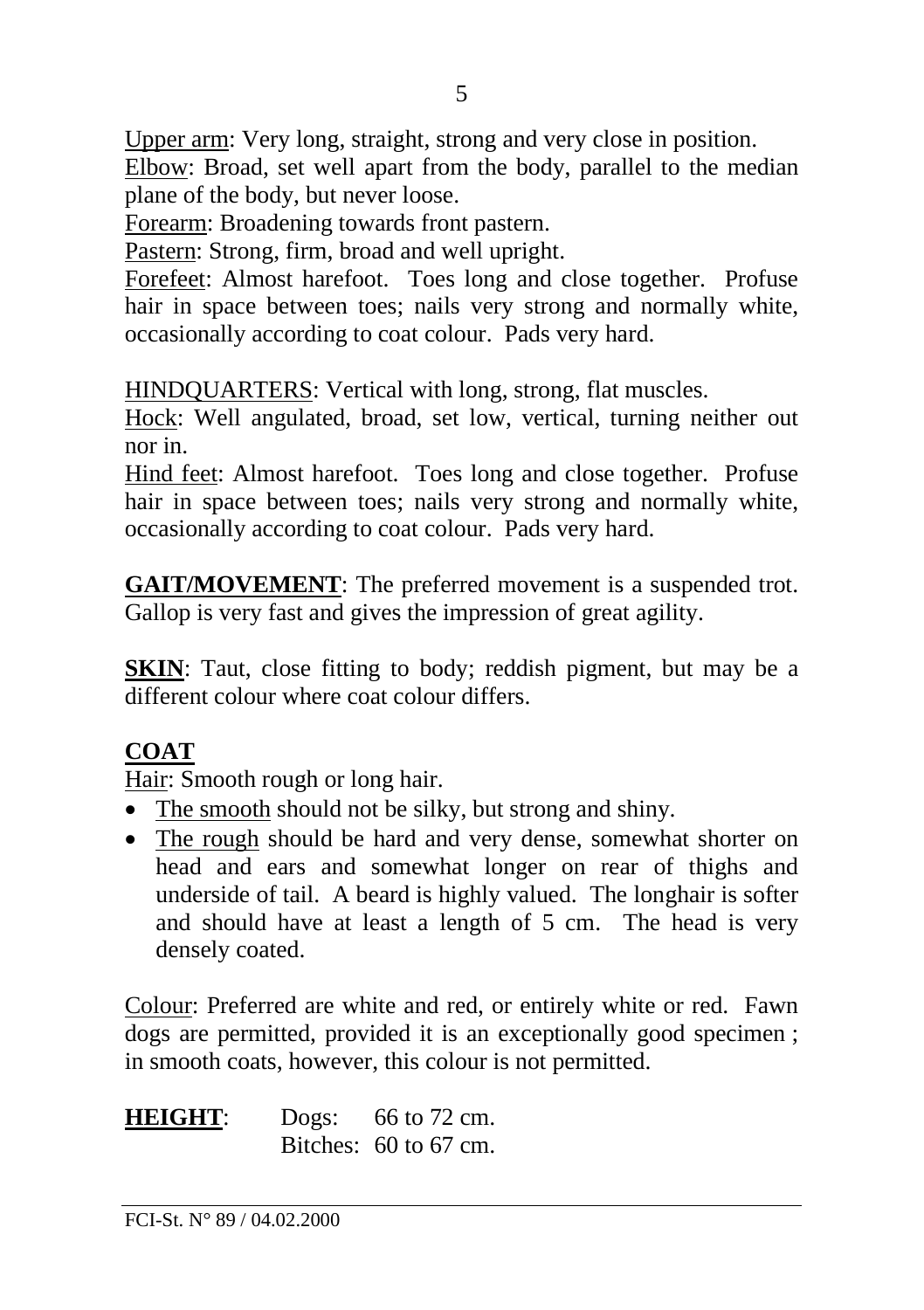Without undue strictness, dogs which are close to the required measurements can be accepted, provided they are well proportioned and aesthetic.

**FAULTS** : Any departure from the foregoing points should be considered a fault and the seriousness with which the fault should be regarded should be in exact proportion to its degree and its effect upon the health and welfare of the dog.

#### **SEVERE FAULTS**:

- Head short and broad.
- Stop markedly pronounced.
- Missing of a premolar.
- Drop ears.
- Barrel ribs.
- Elbows turned outwards
- Cow hocks.
- Feet turned out.
- Crossing of feet and hocks in movement.

# **DISQUALIFYING FAULTS**

- Aggressive or overly shy dogs.
- Any dog clearly showing physical or behavioural abnormalities.
- Skull in the shape of a stair (plane of skull too high in relation to nasal bridge).
- Brown pigment or black spots on nose leather.
- Any form of prognathism.
- Eyelids and lips: Reddish brown.
- Evidence of crossing with a « Galgo » or other form of sighthound:
- Folded ears.
- Dark eyes.
- Croup broad.
- Barely defined forechest.
- Front legs wide apart.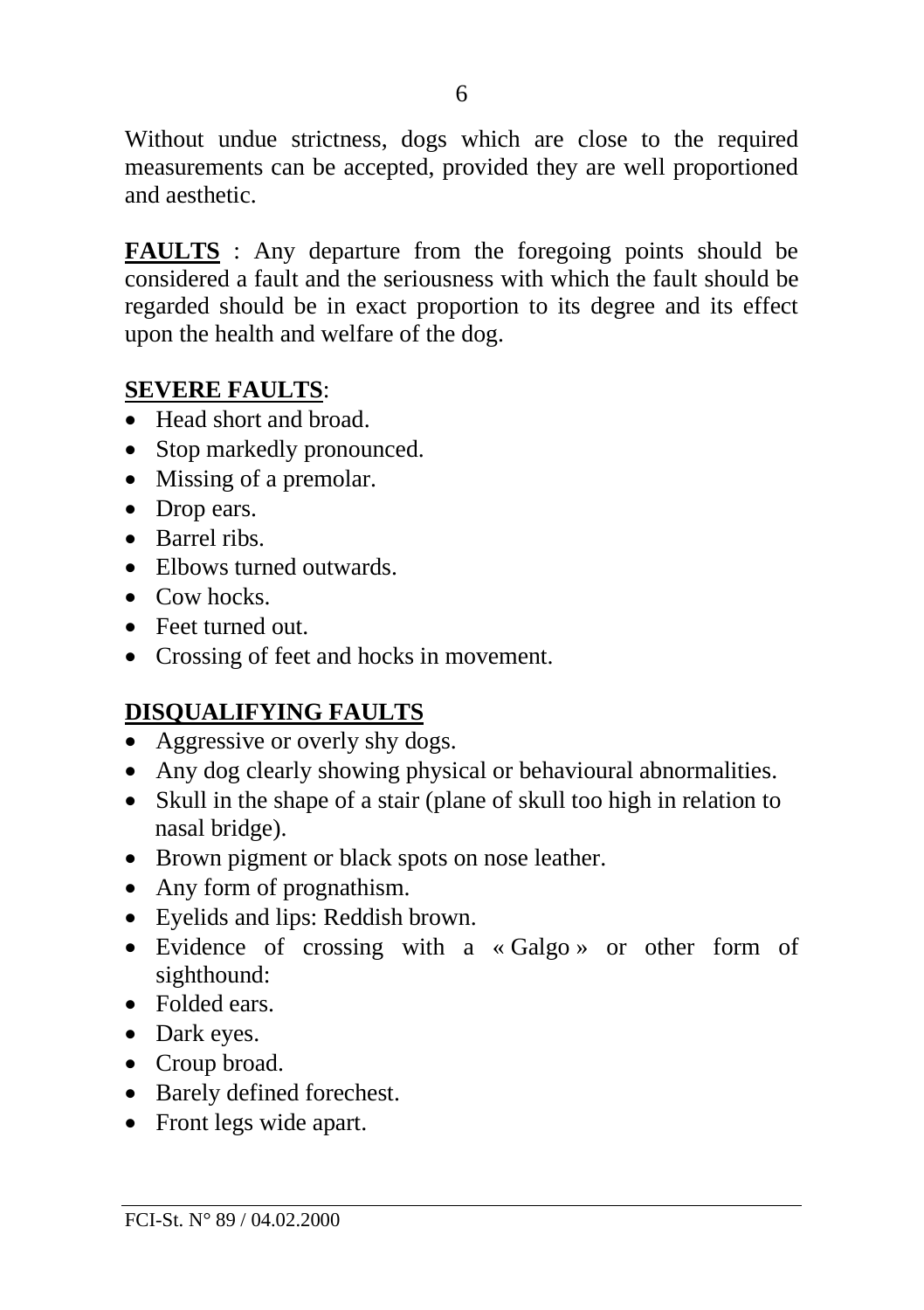• Thighs rounded and broad with visible veins.

# **N.B.**:

- Male animals should have two apparently normal testicles fully descended into the scrotum.
- Only functionally and clinically healthy dogs, with breed typical conformation should be used for breeding.